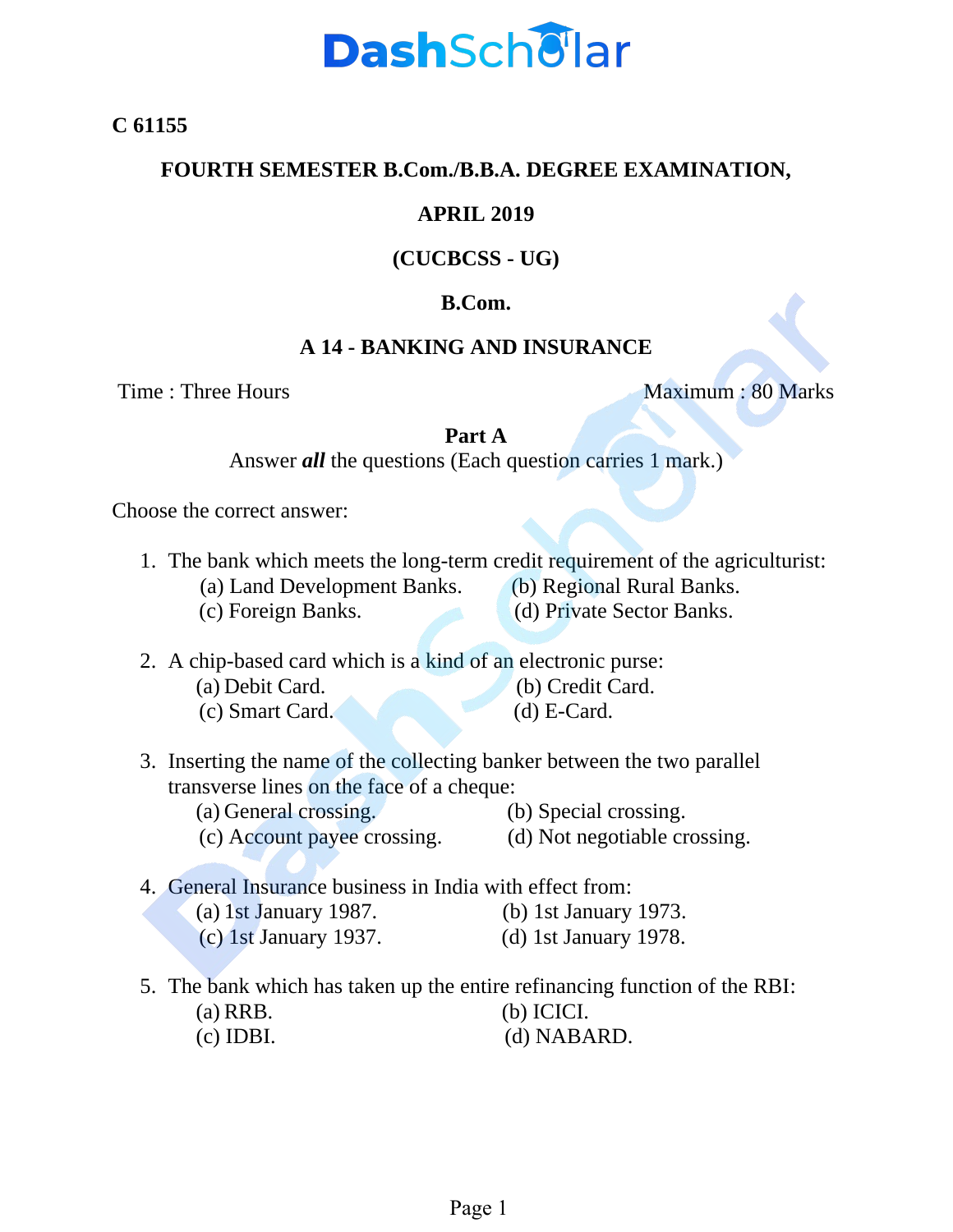# **Dash**Schellar

Fill in the blanks:

6. Non-payment of money when the cheque is presented for payment is known  $\qquad \qquad \text{as} \qquad \qquad .$ 

7. Selective credit control is also known as \_\_\_\_\_\_\_\_\_\_.

- 8. \_\_\_\_\_\_\_\_\_\_\_ means buying and selling of commercial paper and government securities in the market by the Central bank.
- 9. \_\_\_\_\_\_\_\_\_ is coverage for the risk that an event is bound to happen.
- 10.IRDA stands for \_\_\_\_\_\_\_\_\_\_\_ .

 $(10 \times 1 = 10 \text{ marks})$ 

# **Part B**

Answer *any eight* questions (Each question carries 2 mark.)

- 11. What do you mean by indemnity?
- 12. What is Gift cheque?
- 13. What do you mean by Currency principle?
- 14. Define a Banker.
- 15. What do you mean by Current deposit?
- 16. What is Causa Proxima?
- 17. Explain the term E-banking?
- 18. What is Stale cheque?
- 19. What is Nomination?
- 20. Write a note on letter of credit?

 $(8 \times 2 = 16 \text{ marks})$